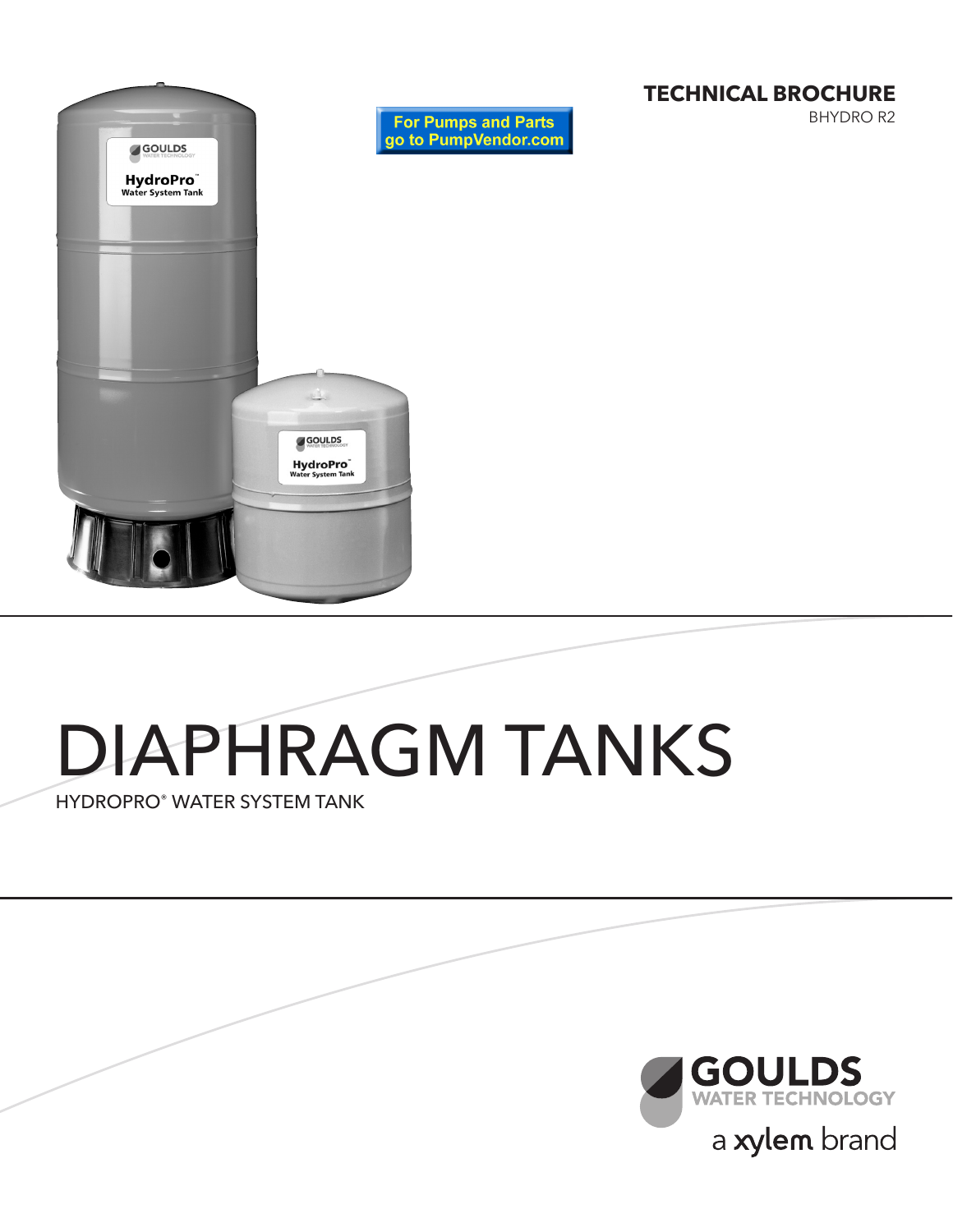## Goulds Water Technology

### Residential Water Systems

#### **FEATURES**

Horizontal Models: Feature a universal jet pump bracket and two (2) bolt-on, corrosion-resistant, high density polypropylene feet for installations with limited headspace, such as under mobile homes.

Deep Drawn Steel Shells: Provide maximum material strength.

Inner Shell: Prevents diaphragm from over-expanding.

Heavy Duty Diaphragm: Made of finest quality butyl rubber. Separates air and water, maintains air charge.

Interior Tank Lining:

- Stand models feature durable polypropylene liner. Meets FDA requirements.
- Mounted pump models feature fusion bonded polymeric lining. Meets FDA requirements.

Maximum Working Pressure: 125 psi (except mounted **NSF)** Certified to NSF/ANSI 61-G<br>pump models, 100 psi).

Temperature Rating: Maximum 120° F

Stainless Steel System Connection: On all Stand, In-Line, Buried and Horizontal models.

Appliance Appearance Exterior Finish: Blue color, high durability exterior finish of tough, powder coat over a zinc phosphate surface treatment.

Tanks are designed for installation indoors or where they are protected from rain, irrigation overspray, salt air and other corrosive environ-ments. Always protect tanks from freezing.

Heavy Duty Base: Made of high density polypropylene.

Pre-charge: All tanks charged to 38 PSI.





V45 V140 V60 V200 V80 V250 V100 V260 V100S V350



Horizontal Models with Pump Mounting V25H V45H V60H



In-Line Models V6P V15P V25P V45P



Mounted Pump Models V60MP V60PST V45MP V45PST



Stand Model with Base Extension V80EX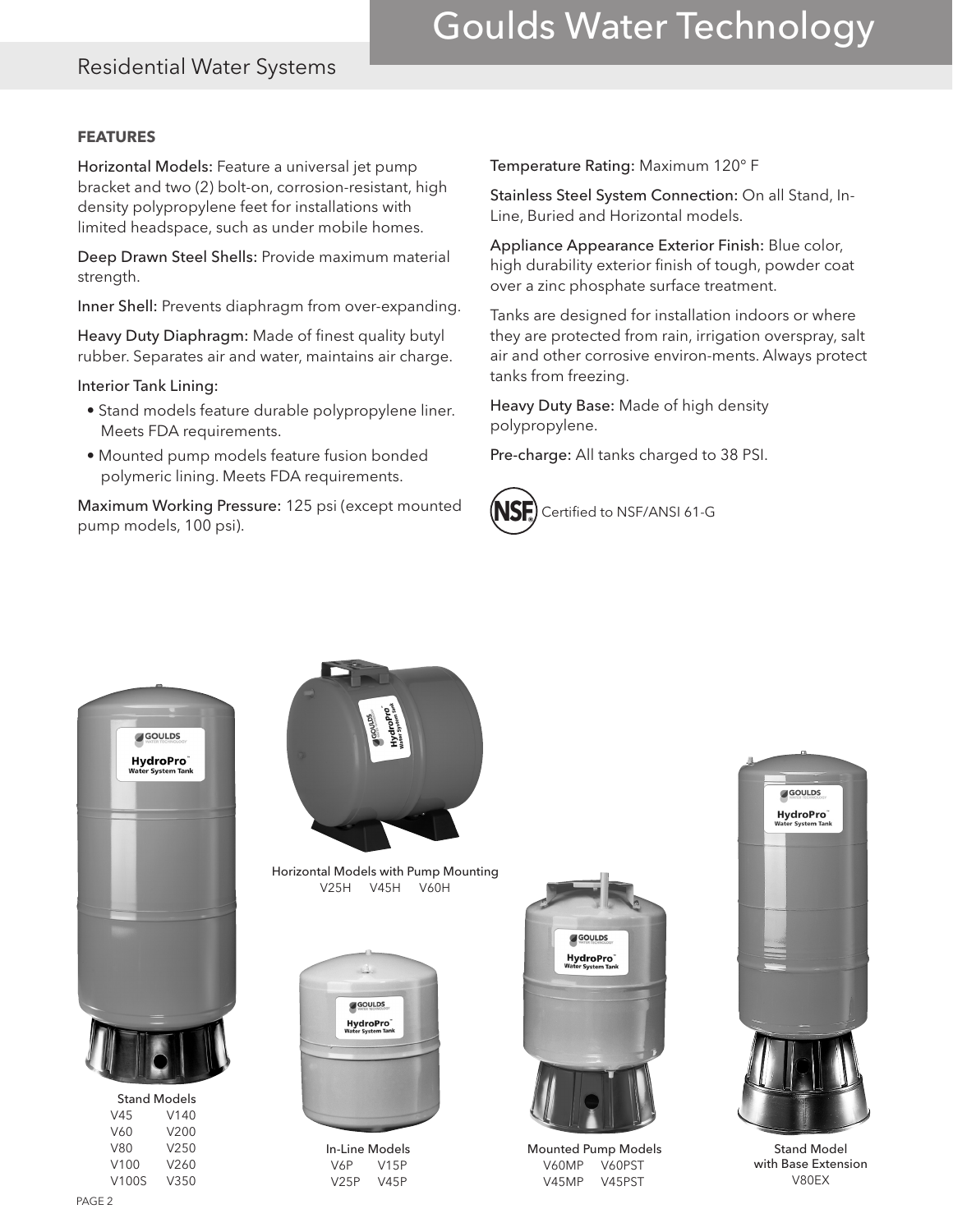# Goulds Water Technology

## Residential Water Systems

| <b>Models</b>                     | <b>Model</b><br>No. | <b>Total</b><br><b>Volume</b><br>(Gals.) | <b>Drawdown in Gallons</b><br>at System Operating<br><b>Pressure Range of</b> |                      |                      | <b>Maximum</b><br><b>Drawdown</b> | Pre-<br>Charge | <b>System</b><br><b>Connection</b> | <b>Dimensions</b>              |                                | <b>Shipping</b><br>Weight | <b>Height From</b><br><b>Floor to Center</b> |  |
|-----------------------------------|---------------------|------------------------------------------|-------------------------------------------------------------------------------|----------------------|----------------------|-----------------------------------|----------------|------------------------------------|--------------------------------|--------------------------------|---------------------------|----------------------------------------------|--|
|                                   |                     |                                          | 20/40<br><b>PSIG</b>                                                          | 30/50<br><b>PSIG</b> | 40/60<br><b>PSIG</b> | Vol. (Gals.)                      | <b>PSI</b>     |                                    | <b>Diameter</b>                | <b>Height</b>                  |                           | of Base Opening                              |  |
|                                   | V45                 | 13.9                                     | 5.1                                                                           | 4.3                  | 3.7                  | 8.4                               | 38             | 1" NPTF                            | $15\frac{3}{8}$                | $24^{15}/_{16}$                | 23                        | $3\frac{1}{8}$                               |  |
|                                   | V60                 | 19.9                                     | 7.3                                                                           | 6.1                  | 5.3                  | 12.1                              | 38             | 1" NPTF                            | $15\frac{3}{8}$                | $32\frac{3}{8}$                | 34                        |                                              |  |
|                                   | V80                 | 25.9                                     | 8.9                                                                           | 7.7                  | 6.7                  | 13.9                              | 38             | 1" NPTF                            | $15\frac{3}{8}$                | $39\%$                         | 43                        |                                              |  |
|                                   | V80EX               | 25.9                                     | 8.9                                                                           | 7.7                  | 6.7                  | 13.9                              | 38             | 1" NPTF                            | $15\%$                         | 42 <sup>5</sup> / <sub>8</sub> | 43                        | 7 <sup>1</sup> / <sub>4</sub>                |  |
|                                   | V100                | 31.8                                     | 11.8                                                                          | 9.9                  | 8.6                  | 13.8                              | 38             | 1" NPTF                            | $15\frac{3}{8}$                | 47 1/4                         | 52                        | $3\frac{1}{8}$                               |  |
| <b>Stand</b><br><b>Models</b>     | V100S               | 31.8                                     | 11.8                                                                          | 9.9                  | 8.6                  | 13.8                              | 38             | 1" NPTF                            | 22                             | 28                             | 56                        | $3\frac{3}{8}$                               |  |
|                                   | V140                | 45.2                                     | 16.5                                                                          | 13.9                 | 12.1                 | 27.3                              | 38             | <b>11/4" NPTF</b>                  | 22                             | $36\%$                         | 64                        |                                              |  |
|                                   | V200                | 65.1                                     | 23.9                                                                          | 20.0                 | 17.4                 | 39.3                              | 38             | 11/4" NPTF                         | 22                             | 48 %                           | 89                        |                                              |  |
|                                   | V250                | 83.5                                     | 30.9                                                                          | 25.9                 | 22.5                 | 50.8                              | 38             | <b>11/4" NPTF</b>                  | 26                             | 46                             | 116                       | $3\frac{1}{2}$                               |  |
|                                   | V260                | 84.9                                     | 31.2                                                                          | 26.2                 | 22.8                 | 44.7                              | 38             | <b>11/4" NPTF</b>                  | 22                             | $60\frac{11}{16}$              | 113                       | $3\frac{3}{8}$                               |  |
|                                   | V350                | 115.9                                    | 42.9                                                                          | 35.9                 | 31.3                 | 70.5                              | 38             | <b>11/4" NPTF</b>                  | 26                             | $61\frac{5}{16}$               | 161                       | $3\frac{1}{2}$                               |  |
|                                   | V45MP               | 13.9                                     | 5.1                                                                           | 4.3                  | 3.7                  | 8.4                               | 38             | 3/4" Pipe                          | $15\frac{3}{8}$                | $25\frac{11}{16}$              | 28                        |                                              |  |
| <b>Mounted</b><br>Pump<br>Models* | V60MP               | 19.9                                     | 7.3                                                                           | 6.1                  | 5.3                  | 12.1                              | 38             | 3/4" Pipe                          | $15\frac{3}{8}$                | $33\%$                         | 40                        |                                              |  |
|                                   | V45PST              | 13.9                                     | 5.1                                                                           | 4.3                  | 3.7                  | 8.4                               | 38             | 3/4" Pipe                          | $15\frac{3}{8}$                | $25\frac{11}{16}$              | 28                        |                                              |  |
|                                   | V60PST              | 19.9                                     | 7.3                                                                           | 6.1                  | 5.3                  | 12.1                              | 38             | 3/4" Pipe                          | $15\%$                         | $33\%$                         | 40                        |                                              |  |
| <b>Buried</b>                     | <b>V60B</b>         | 19.9                                     | 7.3                                                                           | 6.1                  | 5.3                  | 12.1                              | 38             | 1" NPTM                            | 15 <sup>3</sup> / <sub>8</sub> | 28 1/2                         | 33                        |                                              |  |
| <b>Models</b>                     | <b>V140B</b>        | 45.2                                     | 16.5                                                                          | 13.9                 | 12.1                 | 27.3                              | 38             | 11/4" NPTM                         | 22                             | $32\frac{3}{16}$               | 63                        |                                              |  |
| <b>In-Line</b><br><b>Models</b>   | V6P                 | 2.0                                      | 0.7                                                                           | 0.6                  | 0.5                  | 1.2                               | 38             | 3/4" NPTM                          | 8                              | $11^{15}/_{16}$                | 8                         |                                              |  |
|                                   | V15P                | 4.5                                      | 1.7                                                                           | 1.4                  | 1.2                  | 2.7                               | 38             | 3/ <sub>4</sub> " NPTM             | 11                             | $13^{15}/_{16}$                | 12                        |                                              |  |
|                                   | V25P                | 8.2                                      | 3.1                                                                           | 2.6                  | 2.2                  | 4.5                               | 38             | 3/ <sub>4</sub> " NPTM             | 11                             | $23\frac{1}{16}$               | 21                        |                                              |  |
|                                   | V45P                | 13.9                                     | 5.1                                                                           | 4.3                  | 3.7                  | 8.4                               | 38             | 1" NPTM                            | $15\frac{3}{8}$                | $21\frac{1}{16}$               | 24                        |                                              |  |
| <b>Horizontal</b>                 | <b>V25H</b>         | 8.2                                      | 3.1                                                                           | 2.6                  | 2.2                  | 4.5                               | 38             | 3/4" NPTM                          | 11                             | $24\%$                         | 23                        |                                              |  |
| <b>Models</b>                     | <b>V45H</b>         | 13.9                                     | 5.1                                                                           | 4.3                  | 3.7                  | 8.4                               | 38             | 1" NPTM                            | $15\frac{3}{8}$                | 22 %                           | 26                        |                                              |  |
| w/Bracket                         | <b>V60H</b>         | 19.9                                     | 7.3                                                                           | 6.1                  | 5.3                  | 12.1                              | 38             | 1" NPTF                            | 15 %                           | 33 %                           | 36                        |                                              |  |

#### **NOTES:**

\* Compatible with only certain Goulds jet pumps.

 $P =$  Pipe mounted EX = With base extension  $B =$  Buried

 $MP = Mounted pump$   $PST = Pump$  system tank  $H = Horizontal$  with bracket

(All dimensions are in inches and weight in lbs. Do not use for construction purposes.)

#### **ACCESSORIES**



#### **AW39 Bracket:**

Universal pump mounting bracket for use on all stand model tanks.



#### **AWT1 Base Extension:**

For use on 153⁄8" models. Provides 41⁄8" base elevation. Supplied in quantities of six (6) per carton.

| Order No. | <b>Description</b>           | Wt. (lbs.) |  |  |
|-----------|------------------------------|------------|--|--|
| AW39      | Universal Jet Pump Bracket   |            |  |  |
| AWT1      | Tank Base Extension (Qty. 6) |            |  |  |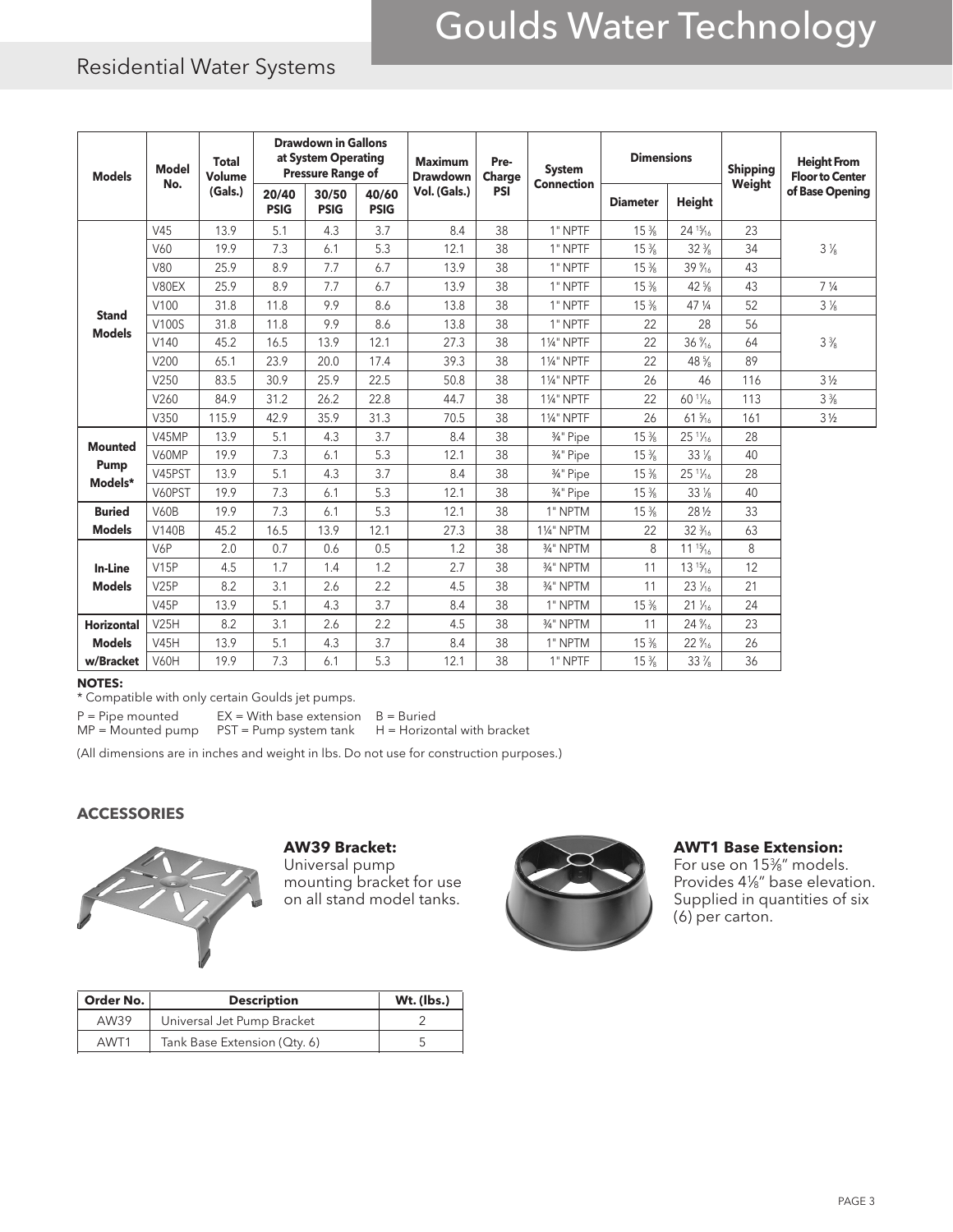## Xylem |'zīlam|

1) The tissue in plants that brings water upward from the roots; 2) a leading global water technology company.

We're 12,500 people unified in a common purpose: creating innovative solutions to meet our world's water needs. Developing new technologies that will improve the way water is used, conserved, and re-used in the future is central to our work. We move, treat, analyze, and return water to the environment, and we help people use water efficiently, in their homes, buildings, factories and farms. In more than 150 countries, we have strong, long-standing relationships with customers who know us for our powerful combination of leading product brands and applications expertise, backed by a legacy of innovation.

**For more information on how Xylem can help you, go to www.xyleminc.com**



Xylem, Inc. 2881 East Bayard Street Ext., Suite A Seneca Falls, NY 13148 Phone: (866) 325-4210 Fax: (888) 322-5877 www.xyleminc.com/brands/gouldswatertechnology

Goulds is a registered trademark of Goulds Pumps, Inc. and is used under license. HydroPro is a trademark of Xylem Inc. or one of its subsidiaries. © 2012 Xylem Inc. BHYDRO R2 September 2012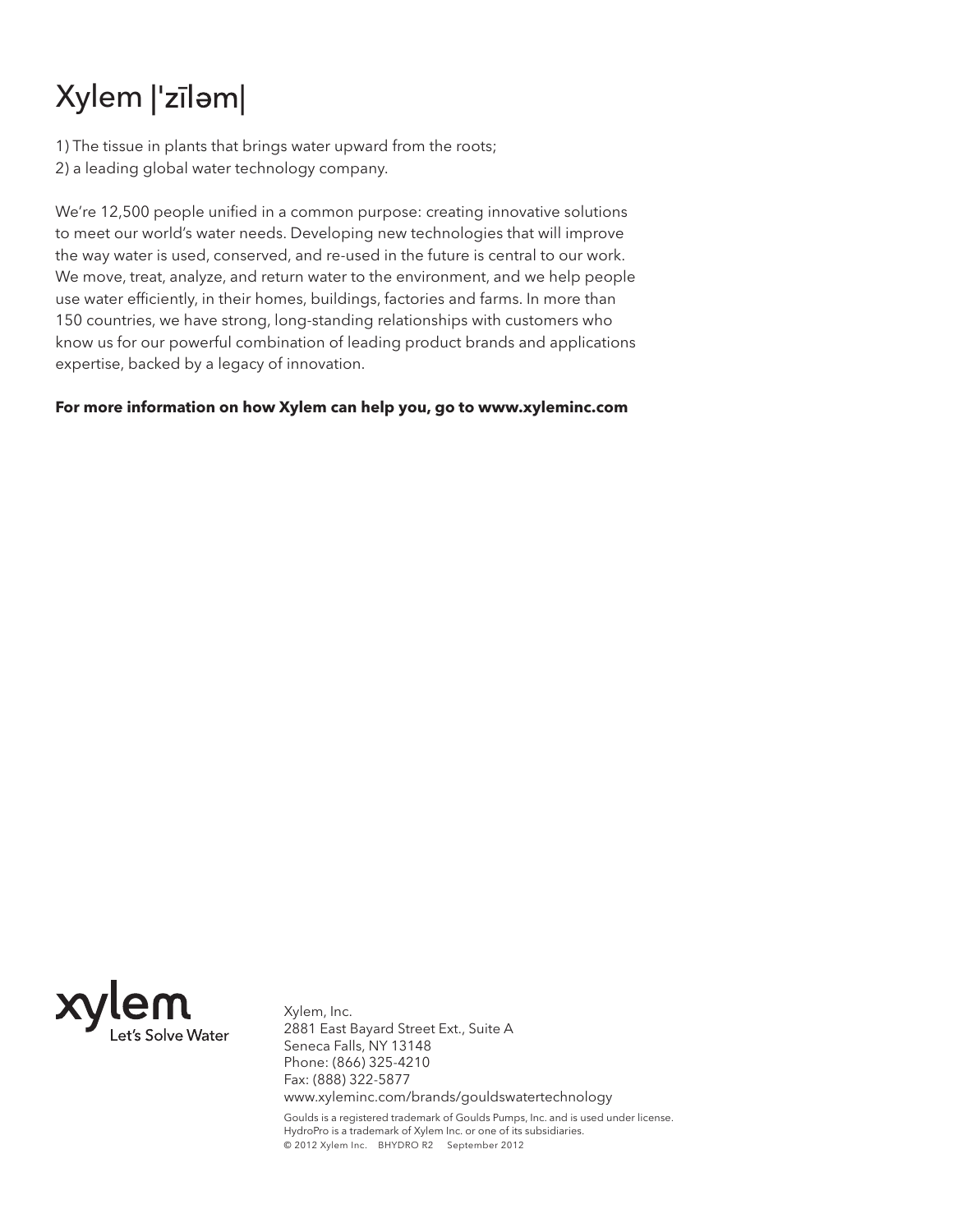





# HydroPro® Tanks

TANK CROSS REFERENCE AND SIZING GUIDE

#### **TANK CROSS REFERENCE TABLE**

| <b>Goulds</b><br><b>Water</b><br><b>Technology</b><br><b>HydroPro</b> | <b>Wel Flo</b><br>(American<br>Granby) | <b>Champion</b><br>(American<br>Granby) | <b>Con-Aire</b><br>(Sta-Rite) | <b>Mark Series</b><br>(Clayton<br>Mark) | <b>Perma-Air</b><br>(State) | <b>Well Mate</b><br>(Structural<br>Fibers) | <b>Well-Rite</b><br>(Flexcon) | Well-<br>X-Trol<br>(Amtrol) | <b>Total</b><br><b>Volume</b> |
|-----------------------------------------------------------------------|----------------------------------------|-----------------------------------------|-------------------------------|-----------------------------------------|-----------------------------|--------------------------------------------|-------------------------------|-----------------------------|-------------------------------|
| V6P                                                                   | WF6                                    | <b>HC101</b>                            | N/A                           | CM1001                                  | $PIL-2$                     | WM-8L                                      | JR6                           | WX101                       | 2.0                           |
| V15P                                                                  | <b>WF15</b>                            | <b>HC102</b>                            | N/A                           | CM1002                                  | PIL-5                       | <b>WM-18L</b>                              | <b>JR15</b>                   | WX102                       | $4 - 4\frac{1}{2}$            |
| V25P                                                                  | <b>WF25</b>                            | <b>HC103</b>                            | CA15                          | CM1003                                  | PIL-7                       | <b>WM-25L</b>                              | <b>JR25</b>                   | WX103                       | $6 - 9$                       |
| V45                                                                   | WF45                                   | <b>HC201</b>                            | N/A                           | CM3001                                  | <b>PAD-14</b>               | $WM-4$                                     | <b>WR45</b>                   | WX201                       | $14 - 16$                     |
| V60                                                                   | <b>WF60</b>                            | <b>HC202</b>                            | CA42                          | CM4202                                  | <b>PAD-20</b>               | WM-6                                       | <b>WR60</b>                   | WX202                       | 20                            |
| V80                                                                   | N/A                                    | N/A                                     | N/A                           | N/A                                     | N/A                         | N/A                                        | <b>WR80</b>                   | N/A                         | 25                            |
| V100                                                                  | <b>WF100</b>                           | <b>HC203</b>                            | CA82T                         | CM8003                                  | PAD-36-5                    | <b>WM-9</b>                                | <b>WR120</b>                  | WX203                       | $30 - 36$                     |
| V <sub>140</sub>                                                      | <b>WF140</b>                           | <b>HC250</b>                            | N/A                           | CM10050                                 | N/A                         | WM-14WB                                    | <b>WR140</b>                  | WX250                       | 45                            |
| V200                                                                  | <b>WF200</b>                           | <b>HC251</b>                            | CA120                         | CM12051                                 | <b>PAD-32</b>               | WM-20WB                                    | <b>WR200</b>                  | <b>WX251</b>                | $47 - 65$                     |
| V250/V260                                                             | <b>WF240</b>                           | <b>HC302</b>                            | CA220                         | CM17002                                 | <b>PAD-96</b>               | WM-25WB                                    | <b>WR260</b>                  | WX302                       | $85 - 96$                     |
| V350                                                                  | <b>WF360</b>                           | <b>HC350</b>                            | N/A                           | CM22050                                 | <b>PAD-119</b>              | WM-35WB                                    | <b>WR360</b>                  | WX350                       | 109-120                       |